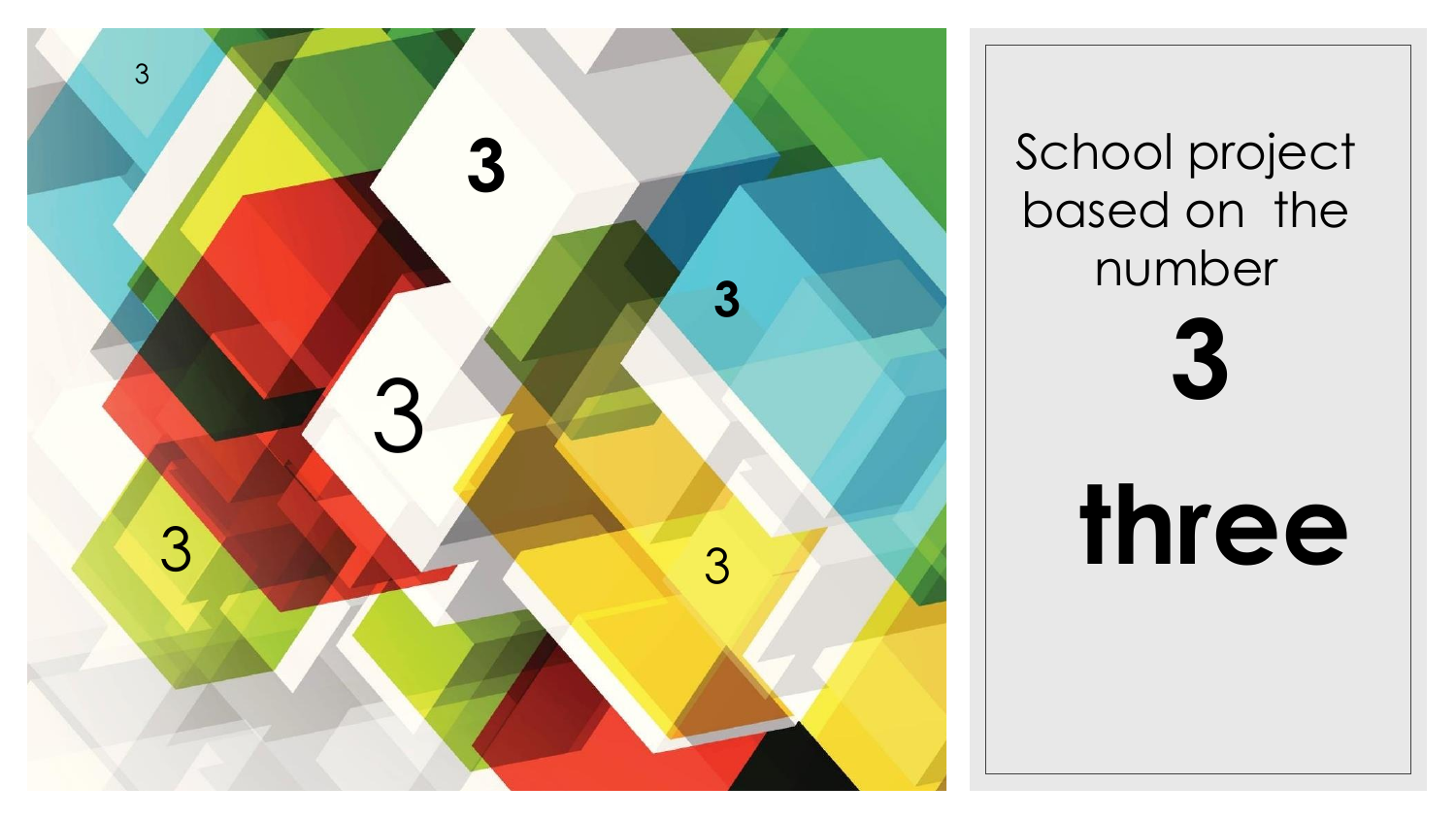

## Re-write the story – how many times can you mention the number three?

Create your own puppets and show.







Try 3 different things in porridge – design





Make 3 chairs or beds out of different materials or three different sizes. Make one for your teddy bear.



Re-write or re-tell the story in your own way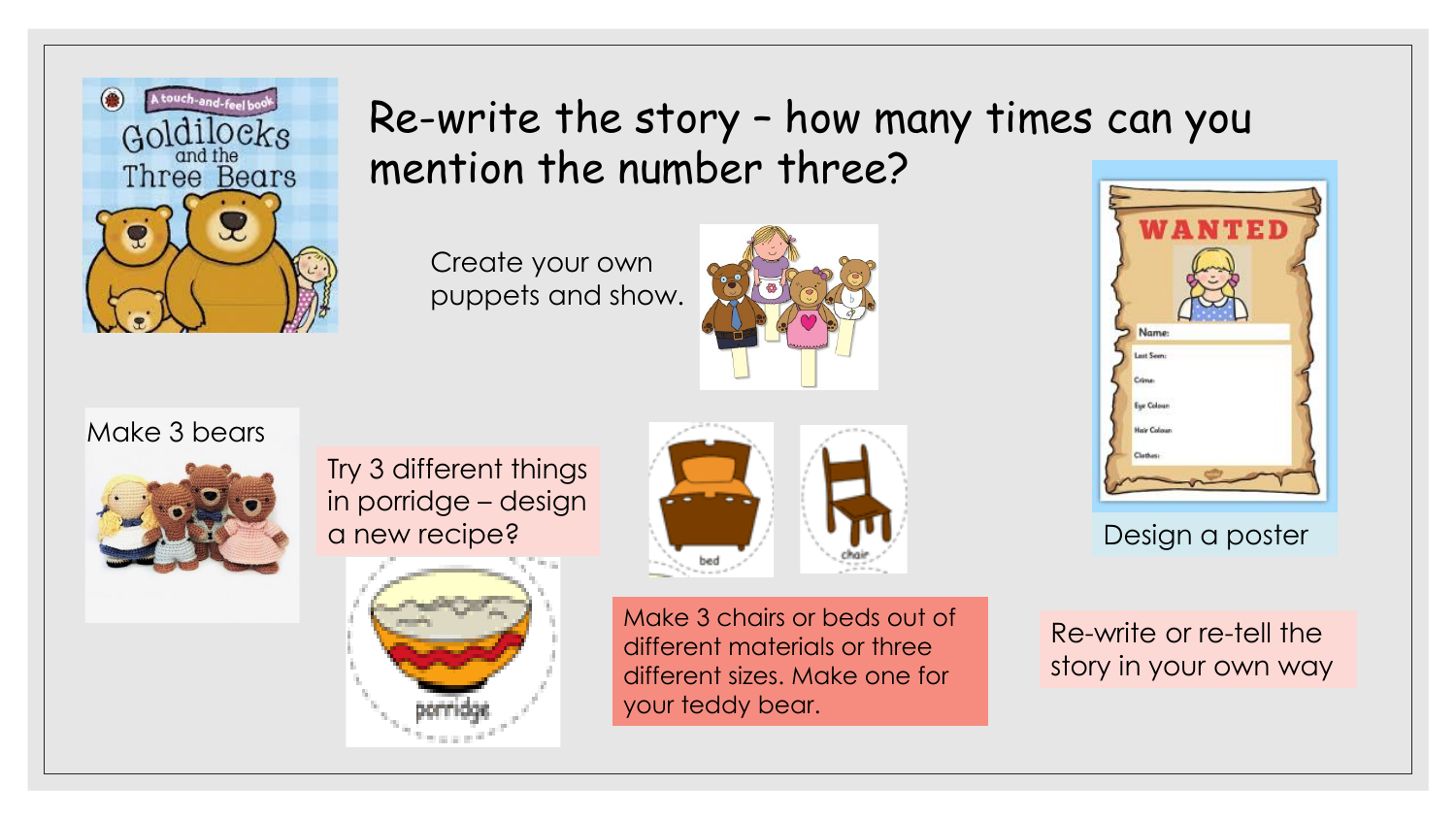

A project about the number 3 …… that's odd!

## Triangle

What do you know about triangles? Where might you find a triangle? Create a picture using triangles? Can you make other shapes using a triangle?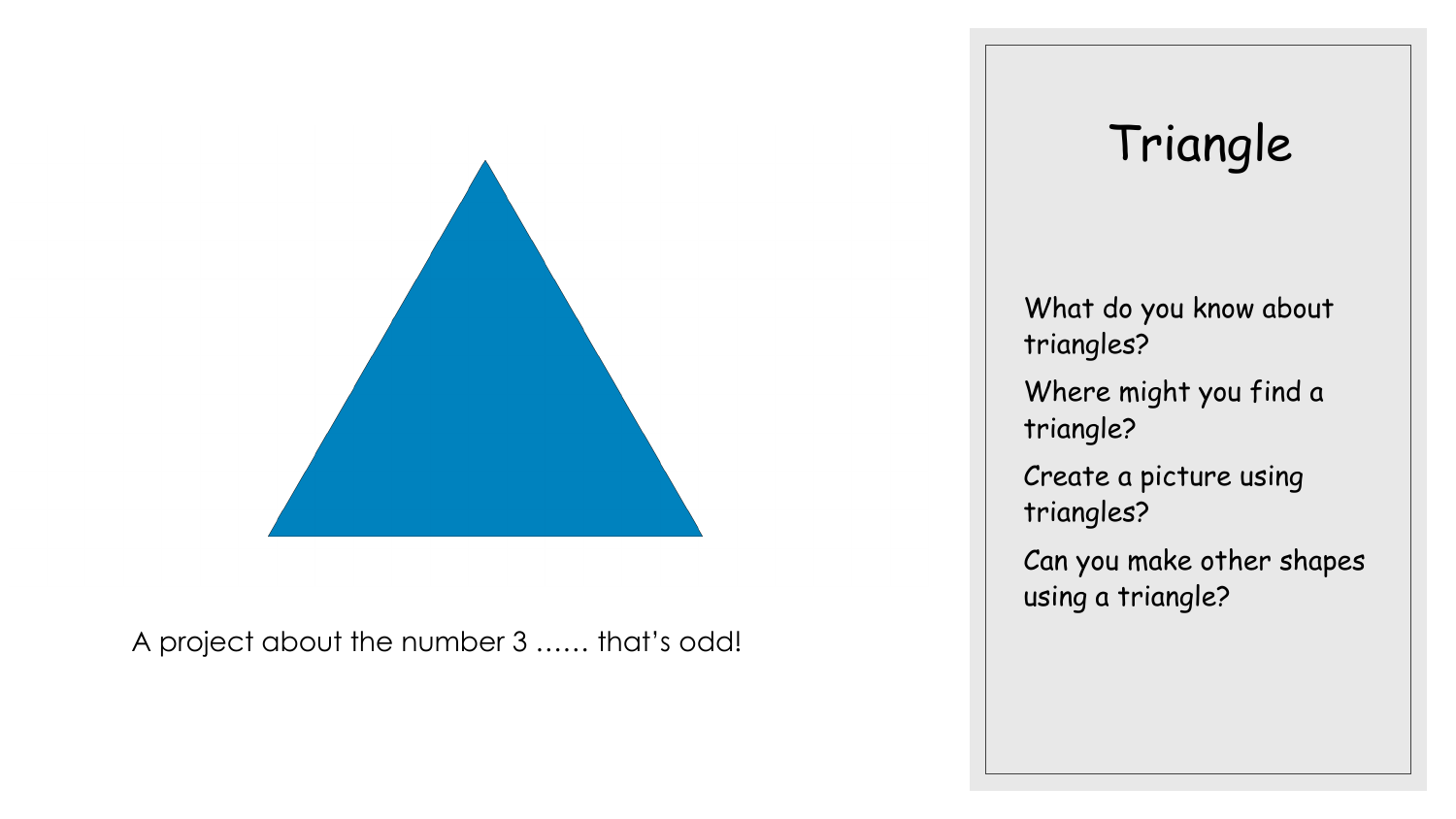**Triathlon** - an athletic contest with three different events, usually swimming, cycling, and long-distance running.

Can you create your own triathlon that you could complete either indoors or outdoors?







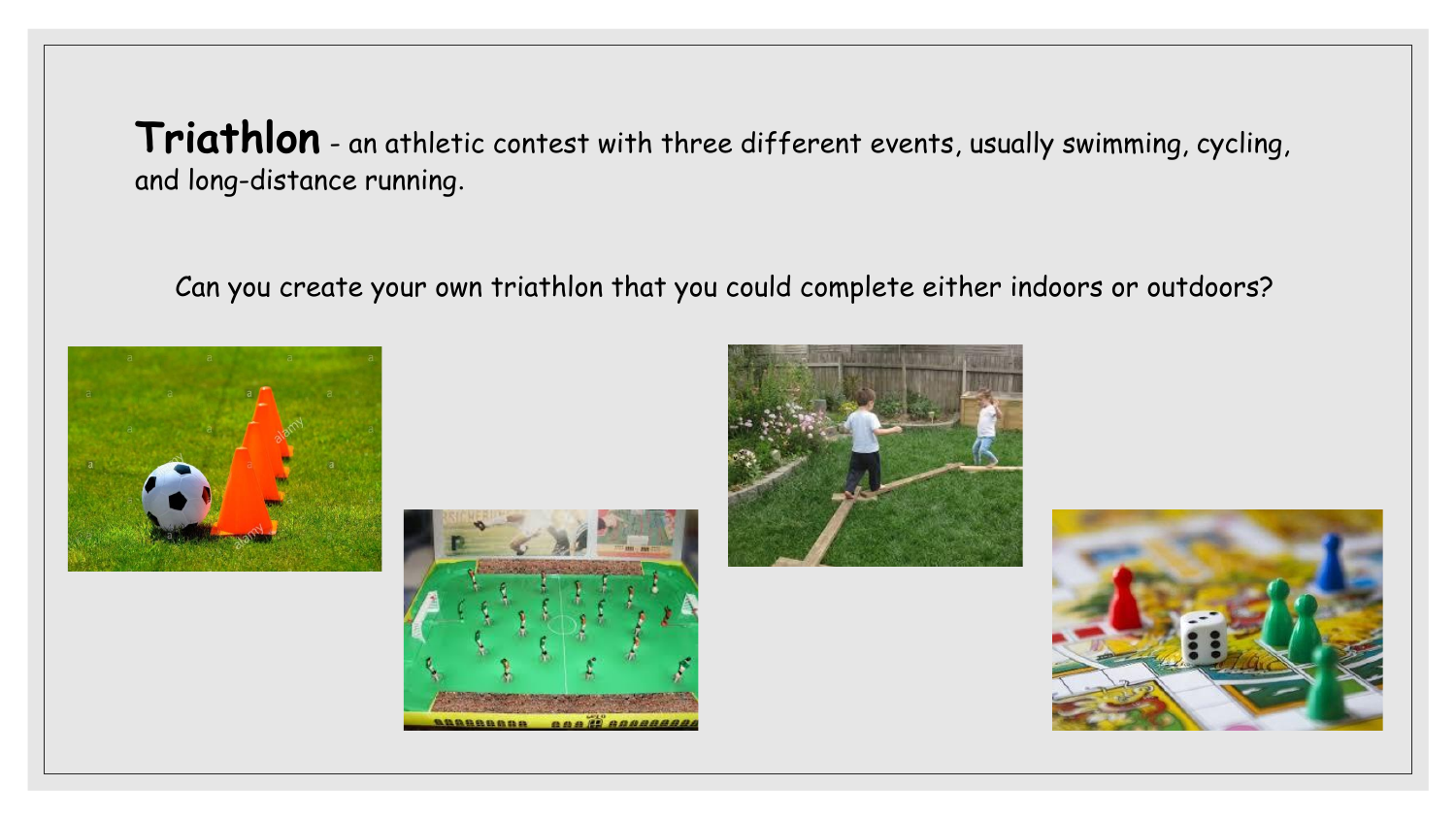## **Tri means three**

How many things can you think of? Here are some pictures to get you started



**Trio**

**Triceratops**



Find out more about a **tri** word. Create a fact sheet or do some drawings that link to the number three.



**tricycle**